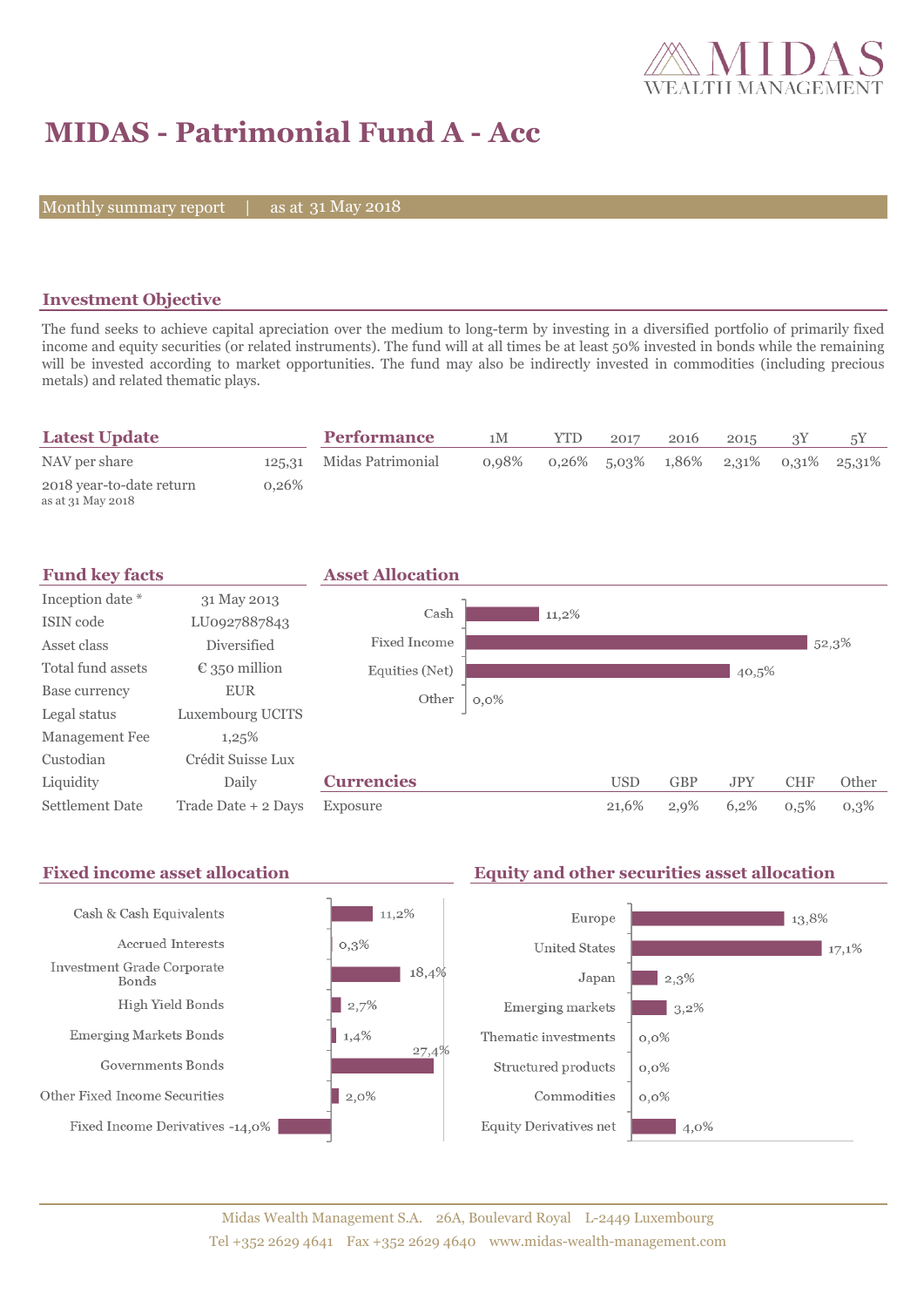

# **MIDAS - Patrimonial Fund A - Acc**

Monthly summary report | as at 31 May 2018

| Top 10 fixed income holdings         | YTM     | Rating     | Weight |
|--------------------------------------|---------|------------|--------|
| DEUTSCHLAND REP : DBR 0 1/2 08/15/27 | $0.3\%$ | AAA        | 5,5%   |
| FRANCE O.A.T.: FRTR 0 1/2 05/25/25   | $0.3\%$ | AA         | 3,2%   |
| BTPS: BTPS 2 02/01/28                | 2,5%    | <b>BBB</b> | 2,7%   |
| BTPS: BTPS 0.9 08/01/22              | 1,4%    | <b>BBB</b> | 2,7%   |
| AGENCE FRANCAISE : AGFRNC 0 1/8 11/1 | 0,2%    | AA         | 2,3%   |
| HELLENIC T-BILL: GTB 0 10/05/18      | 0.8%    | B          | 1,7%   |
| SPANISH GOV'T: SPGB 1.6 04/30/25     | 0,9%    | <b>BBB</b> | 1,6%   |
| GAZPROMBANK: GPBRU 3.984 10/30/18    | 1,7%    | $BB+$      | 1,4%   |
| AROUNDTOWN SA: ARNDTN 11/2 07/15/    | 1,6%    | $BBB+$     | 1,4%   |
| INGENICO GROUP: INGFP 15/8 09/13/24  | 1,8%    | <b>NR</b>  | 1,4%   |
|                                      |         |            |        |

**Fixed income rating breakdown** 



| Sector     | <b>Equity sector breakdown</b><br>Weight |                                                                                                                                                                                                                  |                                                                                        |
|------------|------------------------------------------|------------------------------------------------------------------------------------------------------------------------------------------------------------------------------------------------------------------|----------------------------------------------------------------------------------------|
|            | 1,0%                                     | <b>Consumer Discretionary</b>                                                                                                                                                                                    | 12,4%                                                                                  |
| Financials | 0,9%                                     | Consumer Staples                                                                                                                                                                                                 | 9,5%                                                                                   |
|            |                                          | Energy                                                                                                                                                                                                           | $5,1\%$                                                                                |
|            |                                          | Financials                                                                                                                                                                                                       | 16,8%                                                                                  |
|            |                                          |                                                                                                                                                                                                                  | 13,0%                                                                                  |
|            |                                          |                                                                                                                                                                                                                  | 22,0%                                                                                  |
| Materials  | 0,8%                                     |                                                                                                                                                                                                                  | 10,4%<br>$6,0\%$                                                                       |
| Financials | 0,7%                                     |                                                                                                                                                                                                                  | 1.5%                                                                                   |
|            |                                          | Utilities                                                                                                                                                                                                        | $1.0\%$                                                                                |
|            |                                          | Real Estate                                                                                                                                                                                                      | 2,1%                                                                                   |
|            |                                          | <b>Information Technolog</b><br>Information Technolog 0,8%<br>Information Technolog 0,8%<br>Information Technolog 0,8%<br>Consumer Discretionar 0,8%<br>Consumer Discretionar 0,7%<br>Consumer Discretionar 0,7% | Health Care<br>Information Technology<br>Industrials<br>Materials<br>Telecommunication |

#### **Top 5 funds and other holdings**

| La Francaise Sub Debt                      | 2,5%    |
|--------------------------------------------|---------|
| Amundi Japan TOPIX ETF                     | 2,3%    |
| Nordea Stable Emerging Markets Equity Fund | $2.0\%$ |
| MM Convertible Europe                      | $1,5\%$ |